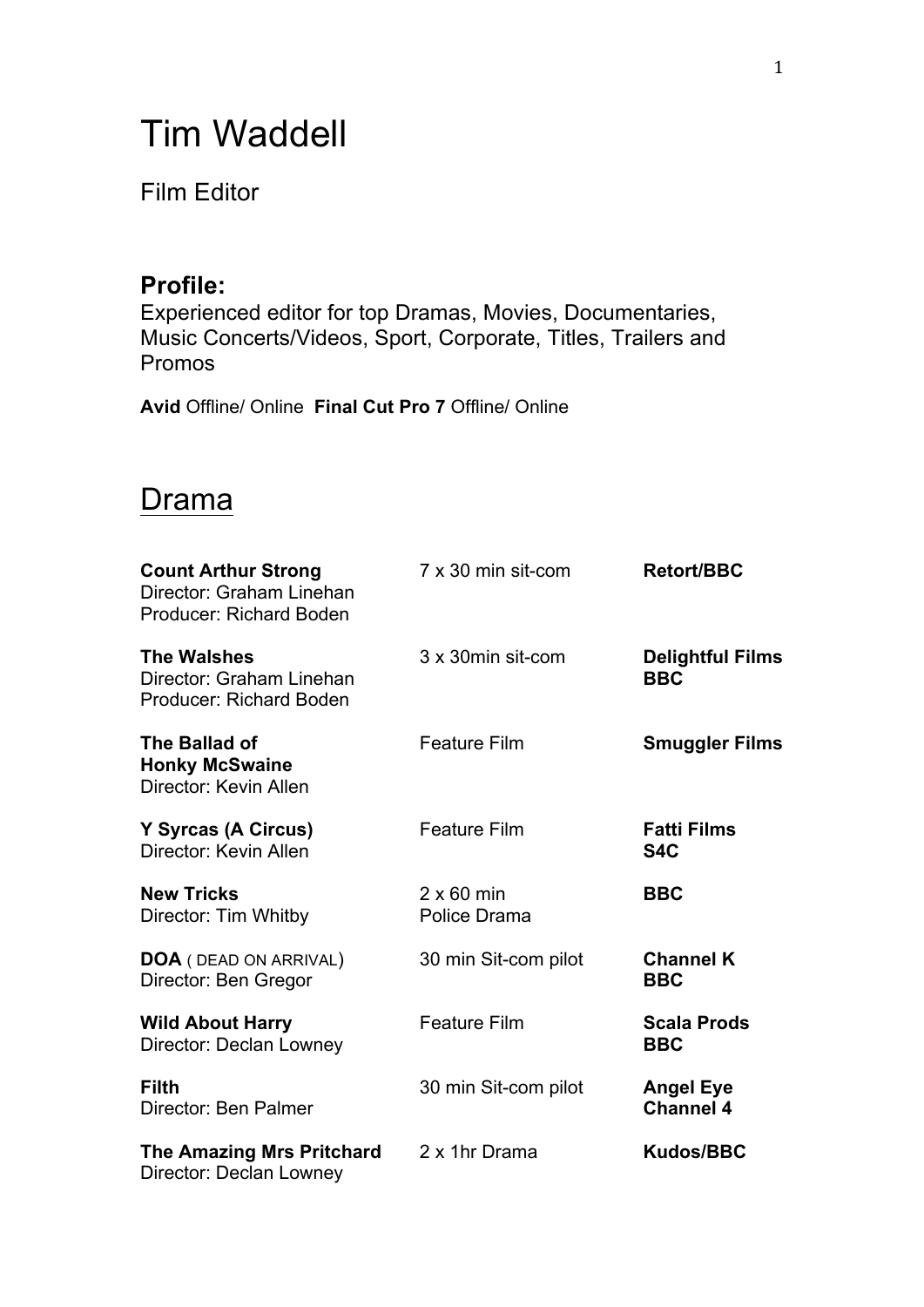| <b>Cold Feet</b><br><b>Directors: Various</b><br>Producer: Christine Langan     | 16 x 1hr Comedy Drama Granada TV                 |                                      |
|---------------------------------------------------------------------------------|--------------------------------------------------|--------------------------------------|
| <b>Benidorm</b><br>Director: Kevin Allen<br><b>Producer Geoffrey Perkins</b>    | 6 x 30 min Sit-com                               | <b>Tiger Aspect</b><br><b>BBC</b>    |
| The Legend of Dick & Dom<br>Director: Jeremy Wooding<br>Producer: Steve Ryde    | $7 \times 30$ min<br>Children's Drama            | <b>CBBC</b>                          |
| <b>Father Ted</b><br>Directors: Declan Lowney<br><b>Graham Linehan</b>          | 12 x 30 min Sit-com<br><b>Bafta Award winner</b> | <b>Hat Trick</b><br><b>Channel 4</b> |
| <b>Murder in Surburbia</b><br><b>Directors: Various</b><br>Producer: Tim Whitby | 3 x 1hr Drama                                    | <b>Granada TV</b>                    |
| <b>Help</b><br>Director: Declan Lowney<br>Producer: Jane Berthoud               | 6 x 30 min Comedy<br><b>Bafta Award winner</b>   | <b>BBC</b>                           |
| <b>Servants</b><br>Director: Tim Whitby                                         | 3 x 1hr Drama                                    | BBC/<br><b>Whitby Davison</b>        |
| <b>Happiness</b><br>Director: Declan Lowney                                     | $12 \times 30$ mins<br><b>Comedy Drama</b>       | <b>BBC</b>                           |

# Documentary/Factual

| <b>Inside Brize Norton</b>                         | 7 x 45 min Doco                                                                | Dai4 Films/Sky         |
|----------------------------------------------------|--------------------------------------------------------------------------------|------------------------|
| D-Day<br>"Reflections of Courage"                  | $1 \times 90$ min                                                              | <b>Dangerous Films</b> |
| Jimi Hendrix "The Making"<br>of Electric Ladyland" | 1 x 1hr Music Doco                                                             | <b>Isis/BBC</b>        |
| <b>Rolex "Spirit of the Arts"</b>                  | 6 x 30 mins Art Doco's<br>Kiri Te Kanawa, Cecilia<br>Bartoli, Rolando Villazon | <b>IMG World</b>       |
| <b>Real Crime</b>                                  | 3 x 1hr Murder<br>Drama / Doco                                                 | <b>Mentorn/ITV</b>     |